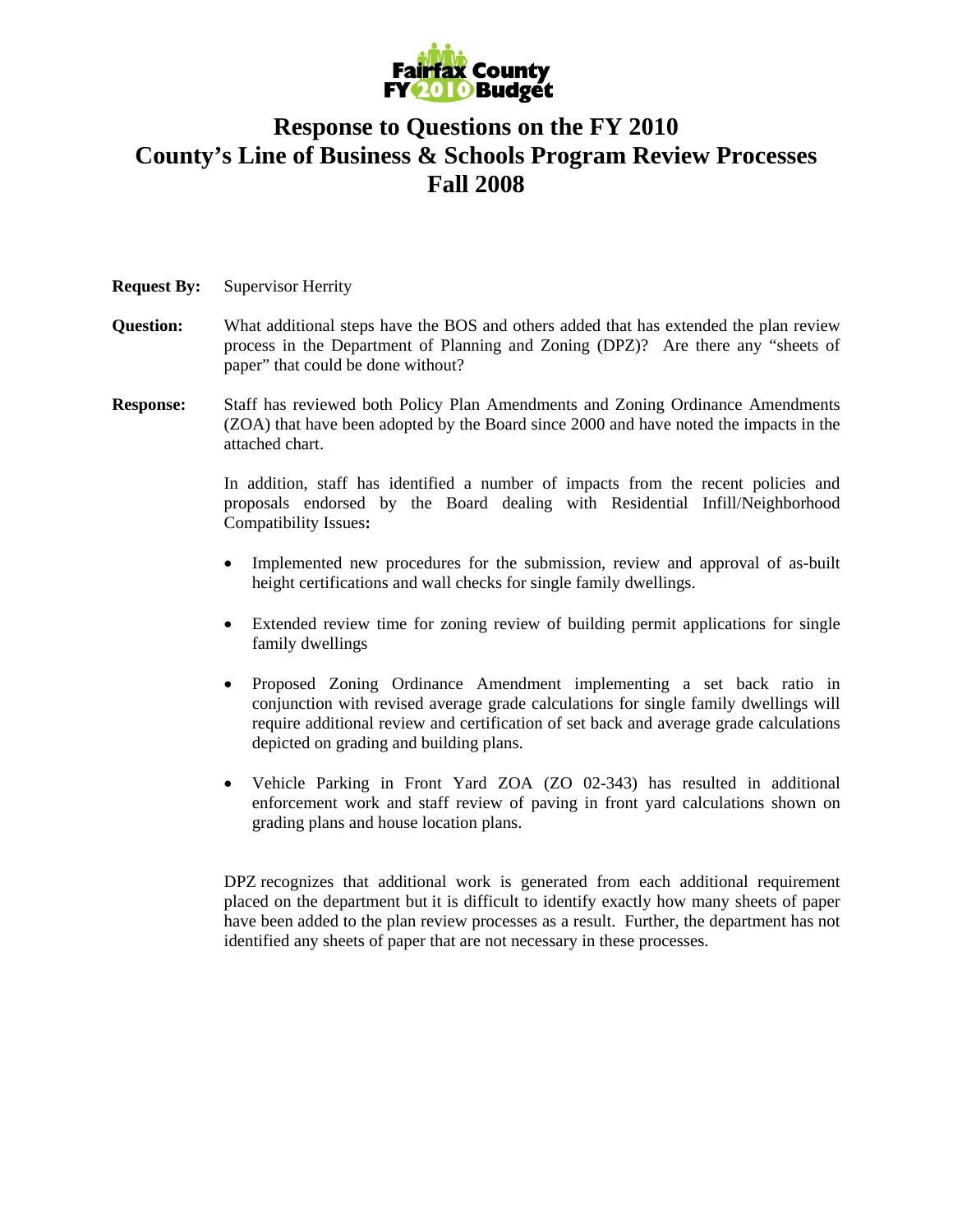## **Policy Plan and Zoning Ordinance Amendments**

| Amendment               | <b>Adopted Date</b>                    | Name/Topic                             | <b>PD Staffing Impact</b>                                                                                                                                                                                                                                                                 | <b>ZAD Staff Impact</b>                                                                                                                                                                                                                          | <b>ZED Staff Impact</b>                                                                                                                                                                                                                                                                                                                                                                                                        |
|-------------------------|----------------------------------------|----------------------------------------|-------------------------------------------------------------------------------------------------------------------------------------------------------------------------------------------------------------------------------------------------------------------------------------------|--------------------------------------------------------------------------------------------------------------------------------------------------------------------------------------------------------------------------------------------------|--------------------------------------------------------------------------------------------------------------------------------------------------------------------------------------------------------------------------------------------------------------------------------------------------------------------------------------------------------------------------------------------------------------------------------|
| S03-CW-1CP<br>ZO-03-359 | September 29, 2003                     | Telecommunications                     | Minimal - This adds very little over<br>what is done already in this area.                                                                                                                                                                                                                | This amendment allowed more<br>applications by right which has<br>increased the number of feature<br>shown and 2232 reviews for zoning<br>compliance. Reviewed 98<br>applications in FY 2008 and 114<br>through 2 <sup>nd</sup> quarter of FY 09 | One Planner spends 1/4 of their time providing written<br>responses to feature shown determinations                                                                                                                                                                                                                                                                                                                            |
| S04-CW-1CP              | November 15, 2004                      | Chesapeake Bay<br>Supplement           | Minimal - This is covered by work<br>related to EQC policy implementation.                                                                                                                                                                                                                | No Impact                                                                                                                                                                                                                                        | Significant - All zoning applications that propose<br>encroachment into an RPA require concurrent<br>processing and DPWES review of the RPA exception<br>application (both the administrative review process<br>and the exceptions that require BOS approval). As a<br>result the DPWES staff report and proposed<br>conditions, if any, foe requests requiring a public<br>hearing are incorporated into the ZED staff report |
| S07-CW-1CP              | March 12, 2007                         | <b>Transit Oriented</b><br>Development | Minimal - There have been no RZs in<br>Transit Station Areas since this policy<br>was adopted.                                                                                                                                                                                            | No Impact                                                                                                                                                                                                                                        | Moderate Impact- An analysis of the policies will be<br>incorporated into the ZED staff report when<br>applicable. Thus far, the Spectrum CPA application<br>was evaluated for conformance with the TOD policies;<br>Springfield Mall and the Springfield metro center<br>rezoning applications are currently being reviewed for<br>conformance with the TOD policies                                                          |
| S07-CW-2CP<br>ZO 07-403 | September 24, 2007<br>October 15, 2007 | <b>Workforce Housing</b>               | Minimal - Policy adoption has clarified<br>expectation which now supports<br>standard proffer approach.                                                                                                                                                                                   | Moderate - increased tracking<br>requirements for workforce<br>housing units. ZAD Planner IV who<br>is Agency housing specialist assists<br>ZED staff in review of applications<br>for conformance with Zoning<br>Ordinance provisions.          | Significant -All multi-family applications are reviewed<br>for conformance with the Plan Policy and compliance<br>with the associated Zoning Ordinance provisions. Staff<br>negotiates to achieve policy goals with all multi-family<br>developments. Applicants usually propose alternative<br>proffer language, income targets, or mix of units.                                                                             |
| S07-CW-3CP              | December 3, 2007                       | Air Quality/Green<br><b>Buildings</b>  | Significant - We estimate that $1/2$ to $3/4$<br>of a SYE is devoted to the<br>implementation of this important policy.<br>Work involves RZ input, staying abreast<br>of the various green building programs<br>and initiatives, and participating in<br>regional green building efforts. |                                                                                                                                                                                                                                                  | Significant - All zoning applications are reviewed for<br>conformance with Policy. Staff negotiates to achieve<br>policy goals with all zoning applications that propose<br>new construction even in circumstances where policy<br>is encouraged rather than required                                                                                                                                                          |
| S07-CW-4CP              | February 25, 2008                      | <b>Stream Protection</b>               | Minimal - Like Ches. Bay this is covered<br>by work related to EQC policy<br>implementation. Review of watershed<br>plans does periodically impact staff.                                                                                                                                 |                                                                                                                                                                                                                                                  | Minimal - All affected applications will be reviewed for<br>conformance. To date only a few zoning<br>applications have been identified where the policy is a<br>factor in the evaluation of the proposal                                                                                                                                                                                                                      |
| S07-CW-6CP              | September 22, 2008                     | Universal Design                       | Minimal - There have been no<br>residential RZs so far where this is an<br>issue.                                                                                                                                                                                                         | Minimal - ZAD Staff has<br>participated in public meetings<br>discussing universal design issues<br>and preparing draft proffer<br>language for use by applicants                                                                                | Minimal - Staff is in the early stage of negotiating<br>with applicants to achieve this Policy goal                                                                                                                                                                                                                                                                                                                            |